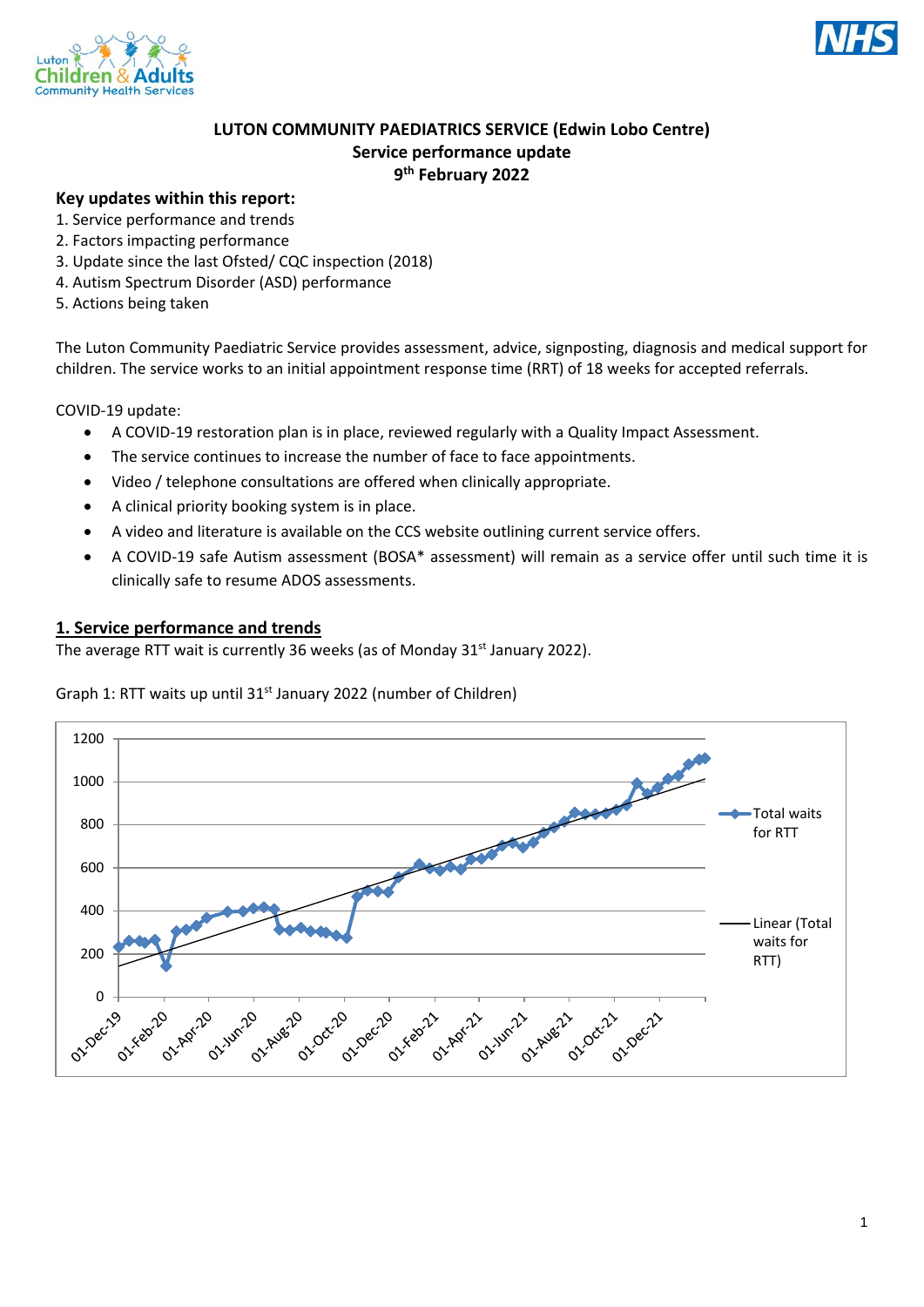



### Graph 2: 18 week RTT breaches (up until 31 January 2022)



The number of Children breaching 18 week waits has remained steady since November 2021, however the overall number of children waiting has increased.

Challenges impacting improvement:

- Between October 2021 and January 2022 the service received an 18% increase in accepted referrals (n=163), in comparison to the same period last year.
- Medical locum availability.
- Long term sickness within the Nursing team has limited non-Medical appointments.
- Increased EHCP and IHA requests.
- High volume of requests to expedite/ clinically prioritise appointments

### **2. Primary factors impacting current service performance**

#### Capacity required for routine physical assessments:

RTT appointments facilitated over video/ telephone consultations require a face to face physical examination thereafter. These face to face appointments have been phased into capacity planning.

### New appointments vs follow up consultations

A balance is required between the booking of new (RTT) and follow up appointments to prevent disproportionate waits in either area. High risk medication reviews are prioritised.

## Medical recruitment challenges

The demand and capacity model indicates a further 3 Medics (2 Consultant Paediatricians and 1 Speciality Doctor) are required. Posts continue to be advertised with Locum cover in place.

### Increasing demand with complex need:

Increased number of multi-disciplinary appointments required with increasing numbers of Children presenting with complex needs.

### Increased demand for EHCP assessments & Children in Care (CIC) Initial Health assessments

An increasing volume of EHCP and Initial Health Assessments (during December 2021) is resulting in service capacity being diverted from RTT and follow up appointment slots. Annual demand comparison as follows: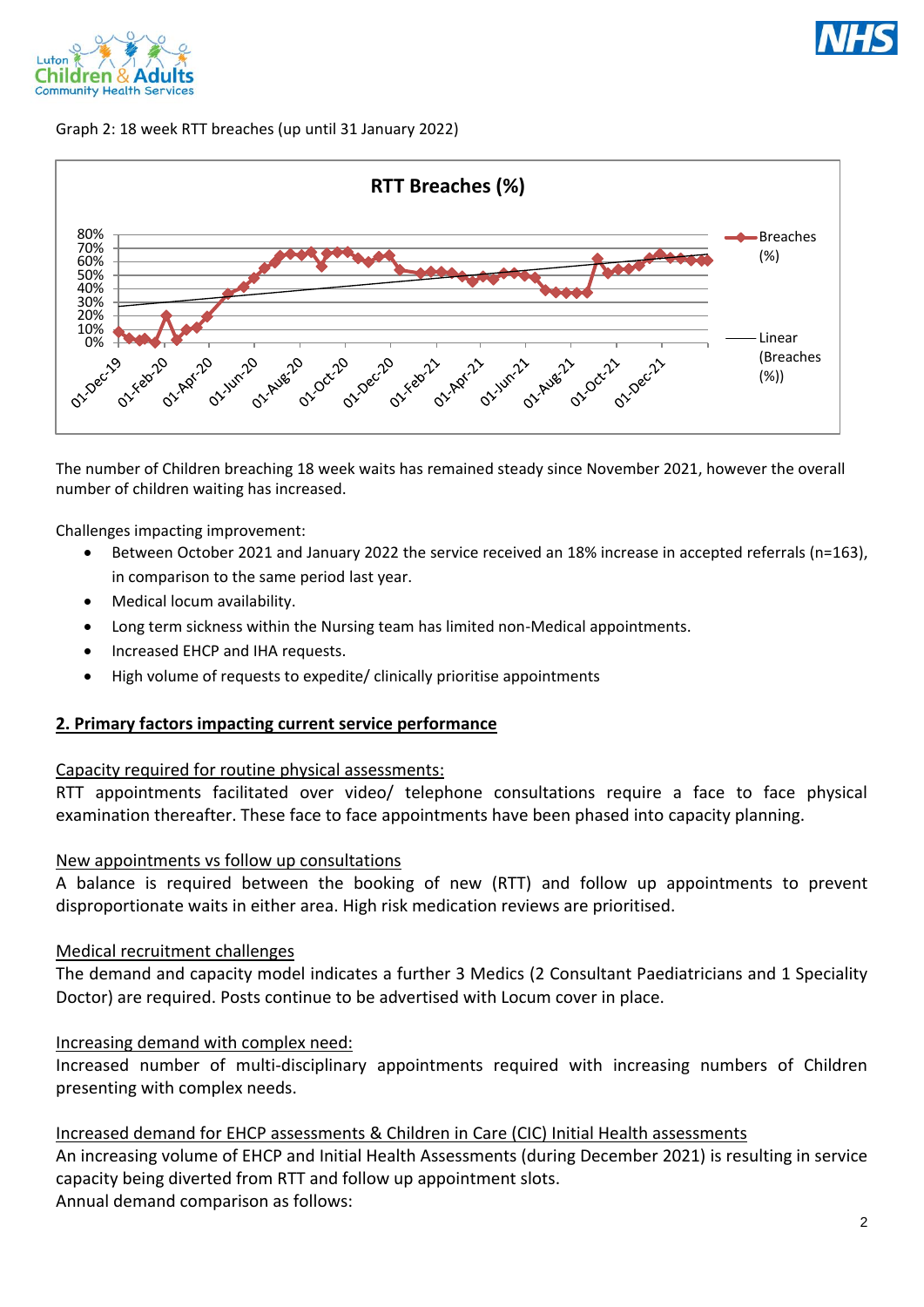



| Month    | <b>EHCP</b> assessments | Month    | <b>EHCP</b> assessments |
|----------|-------------------------|----------|-------------------------|
| $Oct-20$ | 18                      | $Oct-21$ | 37                      |
| $Nov-20$ | 25                      | $Nov-21$ | 50                      |
| Dec-20   | 39                      | Dec-21   | 45                      |

Children in Care – Initial health assessments

| Month    | CIC IHA assessments | Month    | CIC IHA assessment |
|----------|---------------------|----------|--------------------|
| $Oct-20$ |                     | $Oct-21$ |                    |
| $Nov-20$ | 19                  | $Nov-21$ | 15                 |
| Dec-20   |                     | Dec-21   |                    |

# **3. Service Improvements since the last Ofsted/ CQC inspection (2018)**

Significant service improvements have been progressed to improve overdue medication reviews (highlighted in the 2018 CQC/ Ofsted inspection).

Additional investment has enabled a specialist nursing workforce, directly releasing capacity for Paediatricians to review children with more complex health conditions.

| Month         | Children on the<br>Nursing caseload | Children<br>overdue<br>medication<br>ADHD<br>reviews | Length of<br>time<br>overdue<br><b>ADHD</b><br>medication<br>review<br>(weeks) |
|---------------|-------------------------------------|------------------------------------------------------|--------------------------------------------------------------------------------|
| Dec-18        | 310                                 | 13                                                   | Not recorded                                                                   |
| Jan-19        | 407                                 | 21                                                   | Not recorded                                                                   |
| Apr-19        | 547                                 | 11                                                   | 32                                                                             |
| Jul-19        | 861                                 | 9                                                    | 8                                                                              |
| Oct-19        | 829                                 | 26                                                   | 5                                                                              |
| Jan-20        | 868                                 | $\overline{2}$                                       | $\mathbf{1}$                                                                   |
| Mar-20        | 912                                 | 24                                                   | 8                                                                              |
| <b>Jun-20</b> | 904                                 | 4                                                    | $\mathbf{1}$                                                                   |
| Sep-20        | 856                                 | 37                                                   | 8                                                                              |
| $Jan-21$      | 878                                 | 40                                                   | 9                                                                              |
| April-21      | 1020                                | 130                                                  | $\overline{7}$                                                                 |
| May-21        | 1034                                | 161                                                  | 11                                                                             |
| June-21       | 1102                                | 167                                                  | 12                                                                             |
| July-21       | 1148                                | 172                                                  | 15                                                                             |
| August-21     | 1226                                | 163                                                  | 36                                                                             |
| Sept-21       | 1276                                | 141                                                  | 21                                                                             |
| Oct-21        | 1264                                | 88                                                   | 23                                                                             |
| <b>Nov-21</b> | 1259                                | 93                                                   | 28                                                                             |
| Dec-21        | 1275                                | 78                                                   | 31                                                                             |
| $Jan-22$      | 1308                                | 52                                                   | 37                                                                             |

### **Table 2 Specialist Nurse Caseloads, including ADHD Medication Reviews**

The service has achieved a **322% increase** in the number of children seen by Nurses since Dec 2018.

The waiting time for medication reviews increased from May 21 due to the secondment of a specialist nurse into the Luton Designated Clinical Officer role. Successful recruitment of replacement has taken place.

Pan-Bedfordshire three new Specialist Nurses have started which will further improve the above performance. Four specialist nurses are completing their Independent Prescribing course.

# **4. Autism Spectrum Disorder (ASD) performance**

To inform the diagnostic outcome for children suspected of having an Autism Spectrum Disorder (ASD) an ADOS (Autism Diagnostic Observation Schedule) or BOSA\*) is routinely facilitated.

Current average waiting time for ASD assessment is 49 weeks.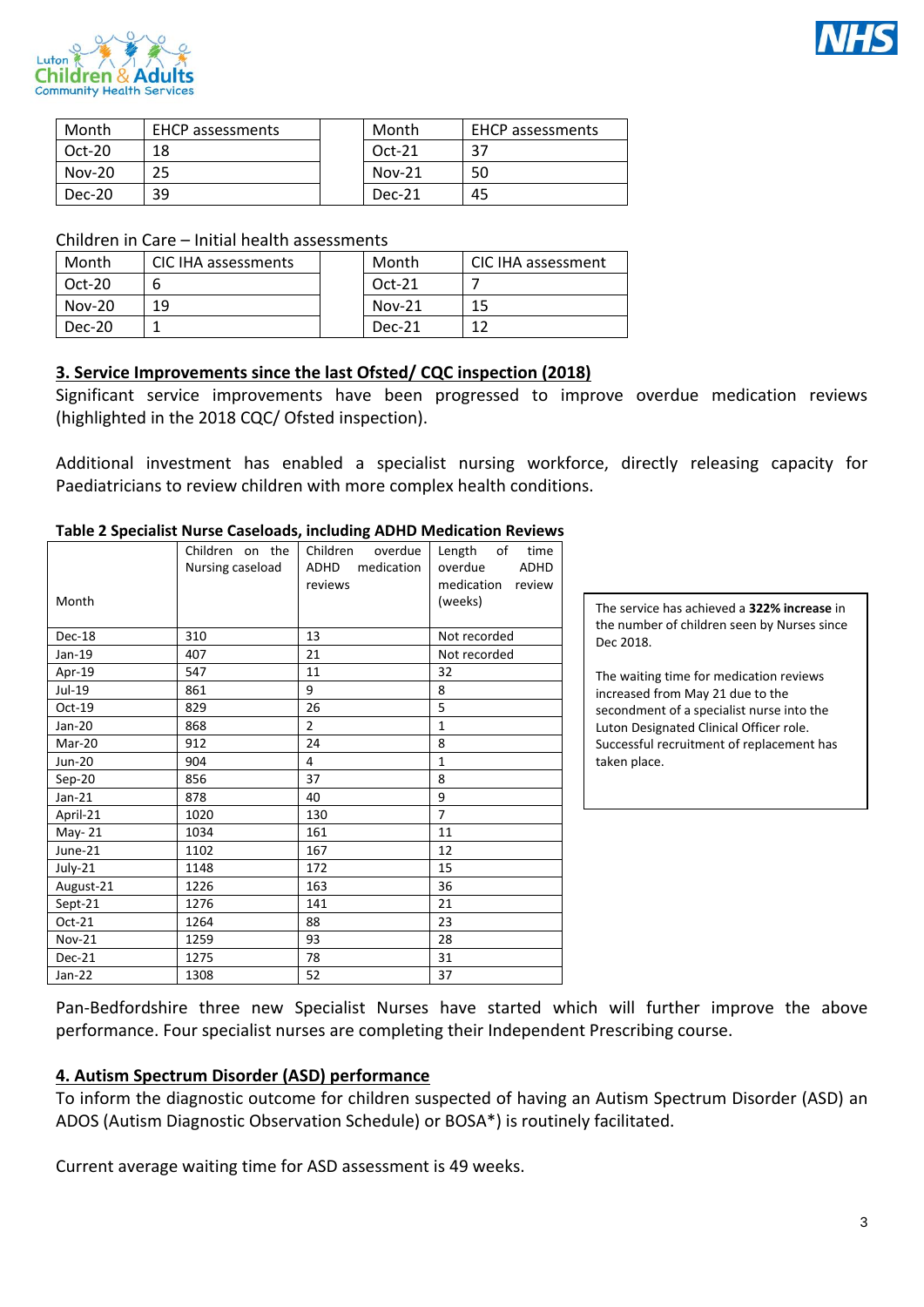



# **Table 3: BOSA\* waiting times**

| <b>Month</b> | <b>Children waiting</b> | Longest<br>wait<br>(weeks) |
|--------------|-------------------------|----------------------------|
| Dec-18       | 108                     | 52                         |
| Jan-19       | 73                      | 52                         |
| Apr-19       | 44                      | 52                         |
| Jul-19       | 74                      | 32                         |
| Oct-19       | 71                      | 26                         |
| Jan-20       | 94                      | 40                         |
| Mar-20       | 48                      | 17                         |
| Jun-20       | 87                      | 47                         |
| $Sep-20$     | 120                     | 52                         |
| $Jan-21$     | 100                     | 47                         |
| Apr-21       | 109                     | 57                         |
| $May-21$     | 98                      | $52+$                      |
| June-21      | 119                     | 33                         |
| July-21      | 156                     | 36                         |
| August-21    | 163                     | 24                         |
| Sept-21      | 119                     | 33                         |
| Oct-21       | 282                     | 29                         |
| Nov-21       | 315                     | 34                         |
| Dec-21       | 348                     | 34                         |
| $Jan-22$     | 343                     | 45                         |

With additional investment, over 300 BOSA assessments pan-Bedfordshire were completed in quarter 3 (21/22)

#### *To further improve waits:*

- A preferred provider has been appointed with the option to increase assessment resource as required. - Staff members have completed their ADOS training to increase in house capacity and other members of the clinical team are encouraged to access training as courses become available.

# **5. Action updates:**

## *Recruitment:*

- Two Consultant Medical posts are being advertised via national bodies with increased social media presence.
- Three new Clinical Nurse Specialists have been appointed.
- Joint recruitment with ELFT is progressing for a Clinical Psychologist.

# *RTT waits:*

- A SEN Facilitator contacts families and offers support for children under 5 years old on the waiting list. Parents/ carers continue to provide positive feedback.
- A Nurse is on call daily for parents/ carers to access support and advice for children on the waiting list.
- Referral acceptance letters include average wait times and community resources for families to access whilst waiting for appointments.
- Expedited appointment requests are centrally managed against set criteria.

# *ASD Clinical Pathway:*

- A community health/ CAMHS Link worker is in post to provide post diagnostic support.
- Educational Psychologist evaluation in the ASD diagnostic pathway is expected in the next 6 weeks.
- 2 posts in place to support children and families whilst waiting for ASD diagnostic assessment.

# *Partnership work to support Children and families:*

- ADHD patient resource pack has been updated with Children and families.
- Post diagnostic resource pack has been launched and shared with system partners.
- BOSA resources have been developed and now accessible via Trust webpages, including a video of what to expect for Children and families.